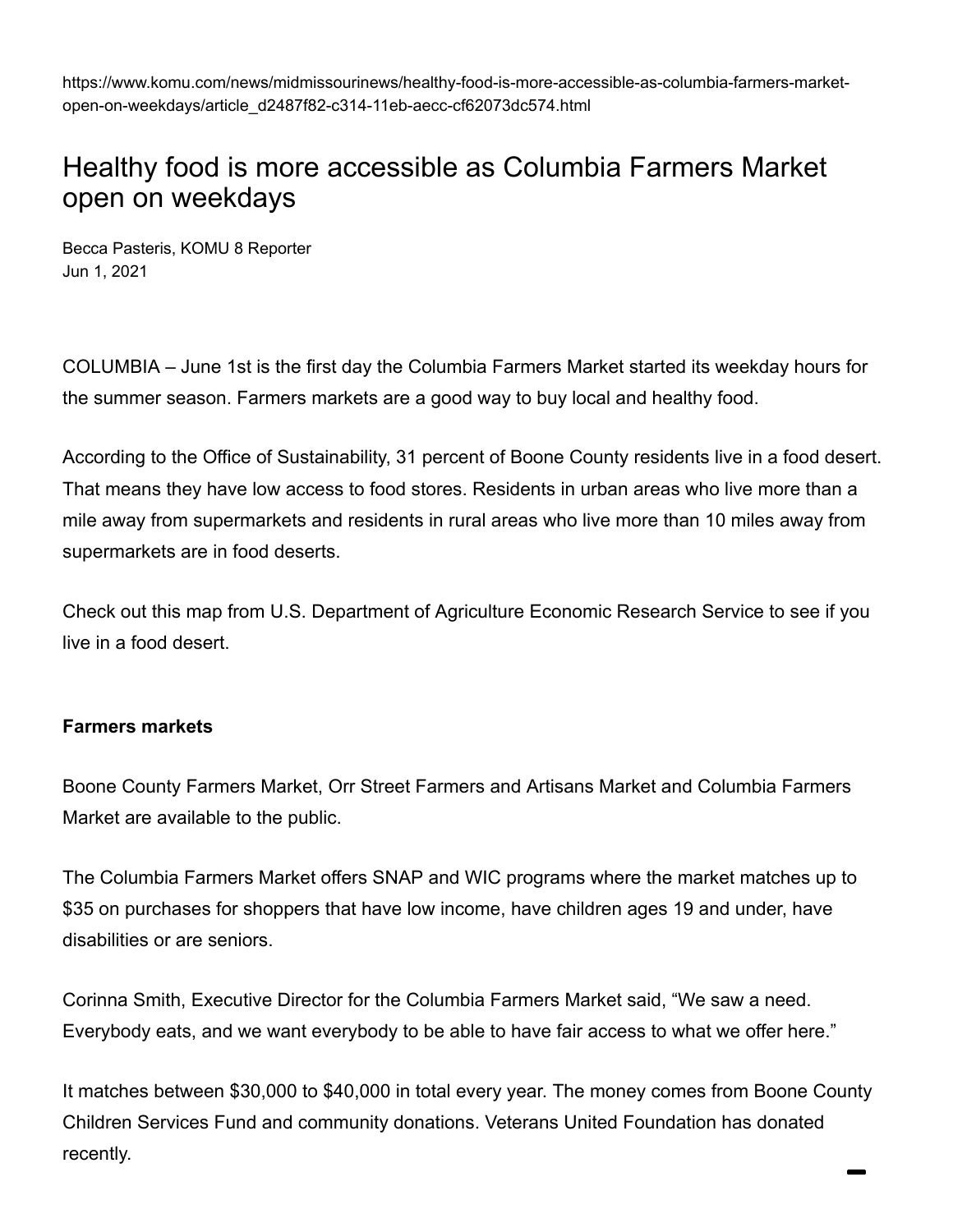The Columbia Farmers Market is open Tuesdays from 10 a.m. to 1 p.m., Thursdays from 3 p.m. to 6 p.m. and Saturdays from 8 a.m. to noon.

The Boone County Farmers Market is also open Saturdays from 8 a.m. to noon, and the Orr Street Farmers and Artisans Market is open Sundays from 9 a.m. to 1 p.m.

Erica Mantle is one of the vendors at the Columbia Farmers Market. She works at The Veggie Patch production garden.

Mantel said, "It's great to shop local and buy local."

### **COMO Common Grounds Community Gardens**

The Office of Sustainability has community garden spaces for the public to grow their own food.

There are five community gardens:

- Britt/Hall Community Garden
- Stormy's Meadow Community Garden
- Columbia Public Schools Community Garden
- D. H. Crum Community Garden
- Unite4Health Community Garden

Columbia Parks and Recreation also rents out garden spaces at Fairview Park.

### **Transportation**

Eric Hempel, Environmental Program Coordinator of the Office of Sustainability said public transportation is free in Columbia, so residents can still get to farmers markets and community gardens even if they don't have their own reliable form of transportation.

If residents have mobility issues, there are resources they can use as well. Alternative Community Training (ACT), OATS Inc. and Service for Independent Living are available.

Hempel isn't aware of any farmers markets or community gardens located in the areas considered a food desert.